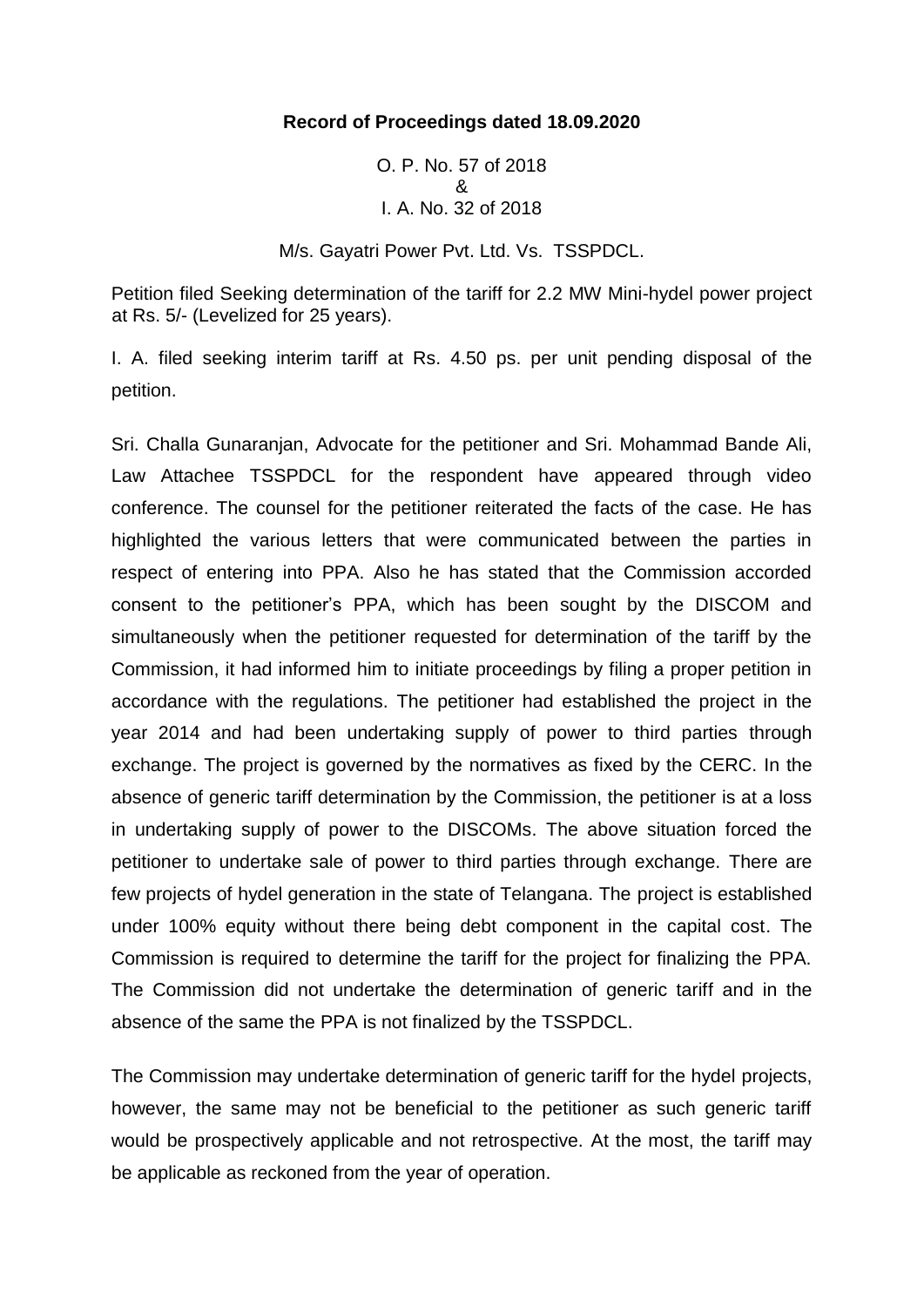The representative of the licensee stated that it is a fact that they have signed draft power purchase agreement and also obtained consent of the same, but by that time the licensee signed the PPA, it had already exceeded the percentage of energy required to be procured from renewable sources of energy. The percentage applicable at that time was 5% of the total consumption of the distribution licensee. Since the licensee had already exceeded the quantum of power procured from renewable sources, the PPA was not proceeded with. Also according to the petitioner, the project does not involve debt component as has been envisaged in the CERC regulation applicable for 2014-2019 on renewable energy sources. Thus also the PPA was not proceeded with. At present, the licensee is not interested to procure power as the petitioner is not suffering any loss, since it is selling its power in the exchange.

The counsel for the petitioner emphasized the fact that at present the Commission has fixed only the minimum percentage required to be procured from renewable source of energy and it does not restrict the licensee from procuring higher capacity over and above the minimum percentage. The Act, 2003 as well as the National Tariff Policy, 2016 mandate the Commission to encourage renewable sources of energy. The Commission may consider the determination of the project specific tariff in the absence of generic tariff for hydel projects. Eventhough, the National Tariff Policy, 2016 mandates procurement of renewable sources other than MSW through competitive bidding route, no guidelines have been issued by the Government of India. As such, the petitioner is entitled to the relief of determination of tariff.

The Commission observed that it will undertake the determination of project specific tariff through public hearing mode and then based on such decision, this petition will be decided applying the said parameters. Hence, the matter is adjourned without any date.

 Sd/- Sd/- Sd/- Member (F) Member (T) Chairman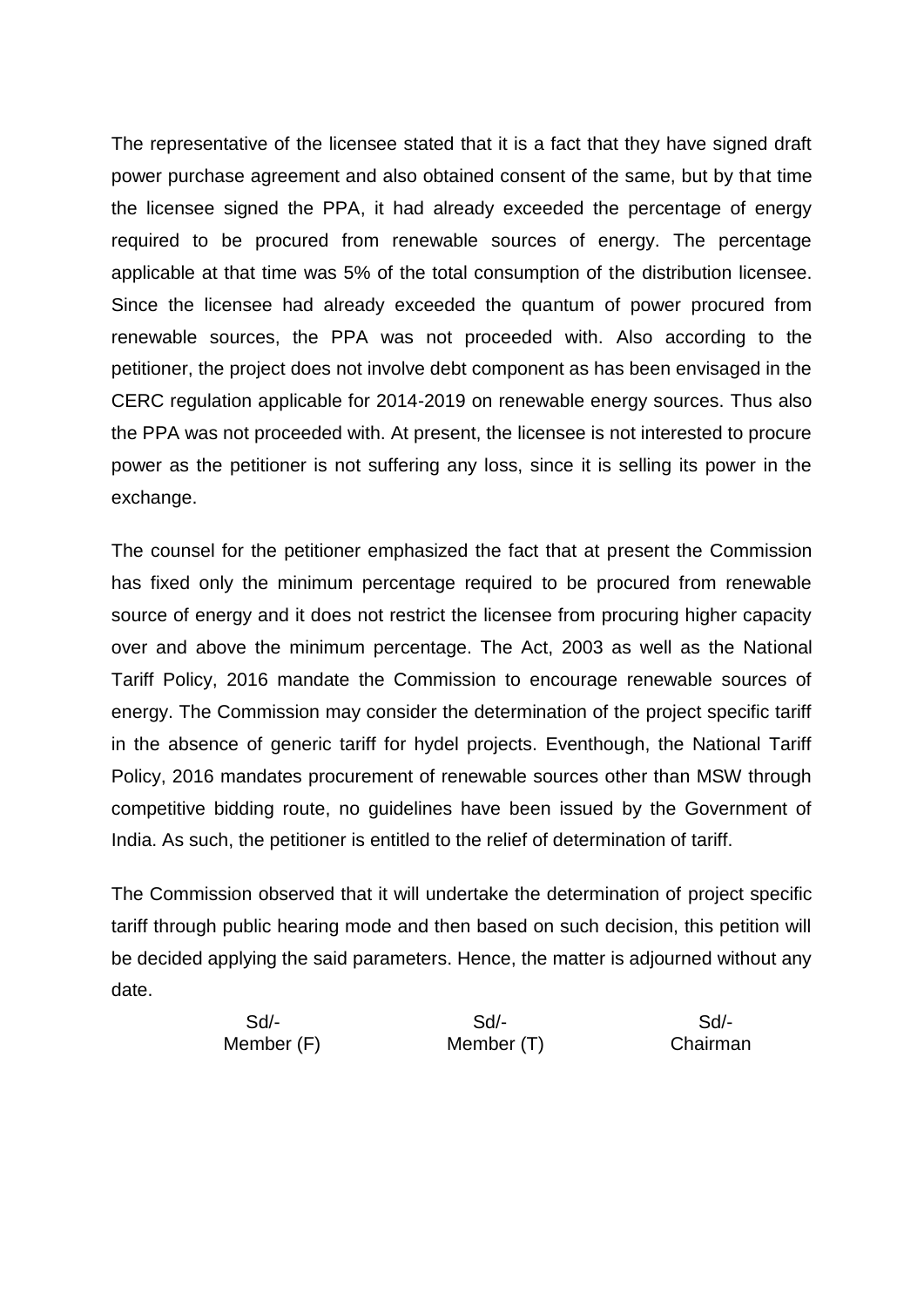## O. P. No. 19 of 2020 & I. A. No. 13 of 2020

## M/s. Ener Sol Infra Pvt. Ltd. Vs TSSPDCL & TSTRANSCO

Petition filed seeking directions to the licensee for grant of approval of tripartite agreement for 2 MW solar power project for third party sale of energy synchronized to licensee's grid.

I. A. filed seeking directions to the respondents to enter into the tri-partite agreement dated 18.07.2018 for approval placed before them pending disposal of the petition.

Sri. P. Srinivasa Rao, Advocate for the petitioner and Sri. Mohammad Bande Ali, Law Attachee TSSPDCL and Sri. G. Karunakar, SE (Commercial) TSTRANSCO for the respondents have appeared through video conference. The counsel for the petitioner stated that he reiterated all the facts of the case. He has highlighted the provisions in the regulation, as also the decisions rendered by the Hon'ble High Court in the matter of allowing open access under section 42 of the Act, 2003. The said judgments are also placed for perusal by the Commission during the course of hearing.

The counsel for the petitioner sought to controvert the submissions made in the counter affidavit filed by TSTRANSCO as SLDC and TSSPDCL. He stated that though approvals were obtained in 2018 itself and application for open access was made in July, 2018, without following the provisions of the Act and regulations, the nodal agency did not accord consent and signed the tripartite agreement even after lapse of two years and four months assuming that the window for the open access application stood closed in August, 2018 itself.

The representative of the  $2^{nd}$  respondent stated that he is not aware of the judgments rendered by the Hon'ble High Court and has not been put on notice about the same by the petitioner herein. No copies were made available enabling the respondent to advert to the same. Therefore, he sought time for making submissions on the basis of the judgments relied upon by the petitioner.

The counsel for the petitioner insisted on passing interim orders directing the respondents to enter into PPA. The representative of the licensee opposed the same. The counsel for the petitioner highlighted the plight of the petitioner stating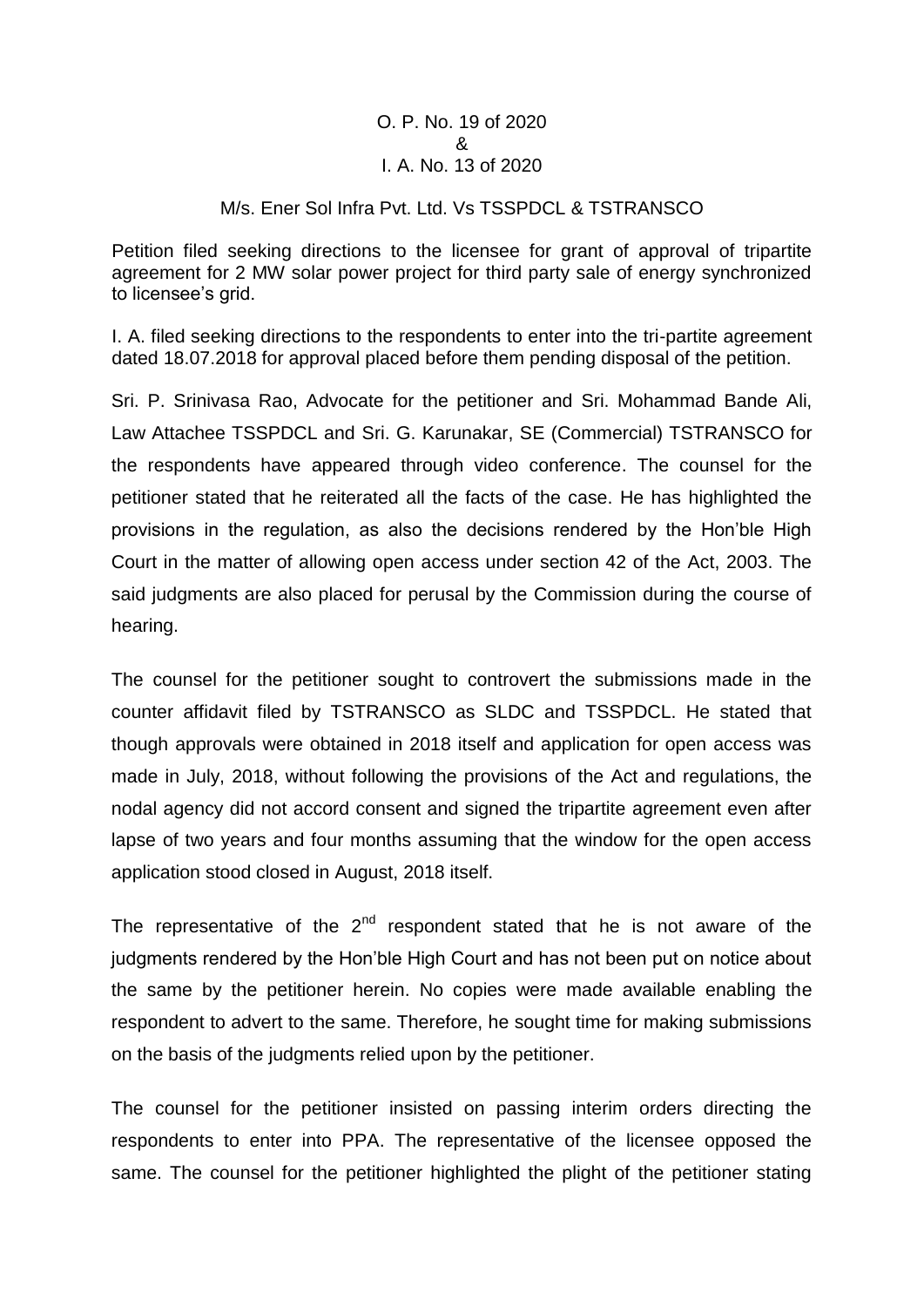that in the absence of allowing the third party sale, the power generated has been injected into the grid and the same has been duly disposed of earning revenue. This was at the cost of petitioner not signing the tripartite agreement as also no consent was accorded to the same, yet, the project was connected to the grid. Therefore, he sought interim directions as prayed for and in the alternative to direct the licensee to pay the amount for the power already drawn by them. This relief is sought in the circumstances that banker has initiated proceedings under SARFAESI ACT 2002. In the event of the said Act being invoked, the petitioner will be put to irreparable loss and will be left with no other way except to close the company.

In the circumstances of the arguments while adjourning the matter, the Commission considered it appropriate to decide on the interim application and pass suitable orders.

Hence, the matter is adjourned.

Call on 25.09.2020 at 11.00 A.M.

| $Sd$ -     | Sd         | Sd/-     |
|------------|------------|----------|
| Member (F) | Member (T) | Chairman |

O. P. No. 20 of 2020

M/s. Navabharat Ventures Limited Vs TSTRANSCO & TSNPDCL

Petition filed Seeking exemption of the petitioner from RPPO in view of the consumption of power generated from its co-generation units through waste heat received from flue gases.

Sri. Challa Gunaranjan, Advocate for the petitioner and Sri. Y. Rama Rao, Advocate for the respondents have appeared through video conference. The counsel for the petitioner reiterated the facts of the case. The present request of the petitioner is to treat its waste heat management process as renewable source. The petitioner is a ferro alloy unit. Initially, the then APERC had notified the renewable power purchase obligation regulation in the year 2012 and defined the obligated entities, which would cover the petitioner also. The petitioner is entitled to seek exemption under the removal difficulties provision. This Commission had adopted the said regulation upon its constitution, however, the said regulation stood expired after 2017. Hence, this Commission undertook to frame fresh regulation and notified the same in Regulation No. 2 of 2018. The Commission provided for the minimum percentage of renewable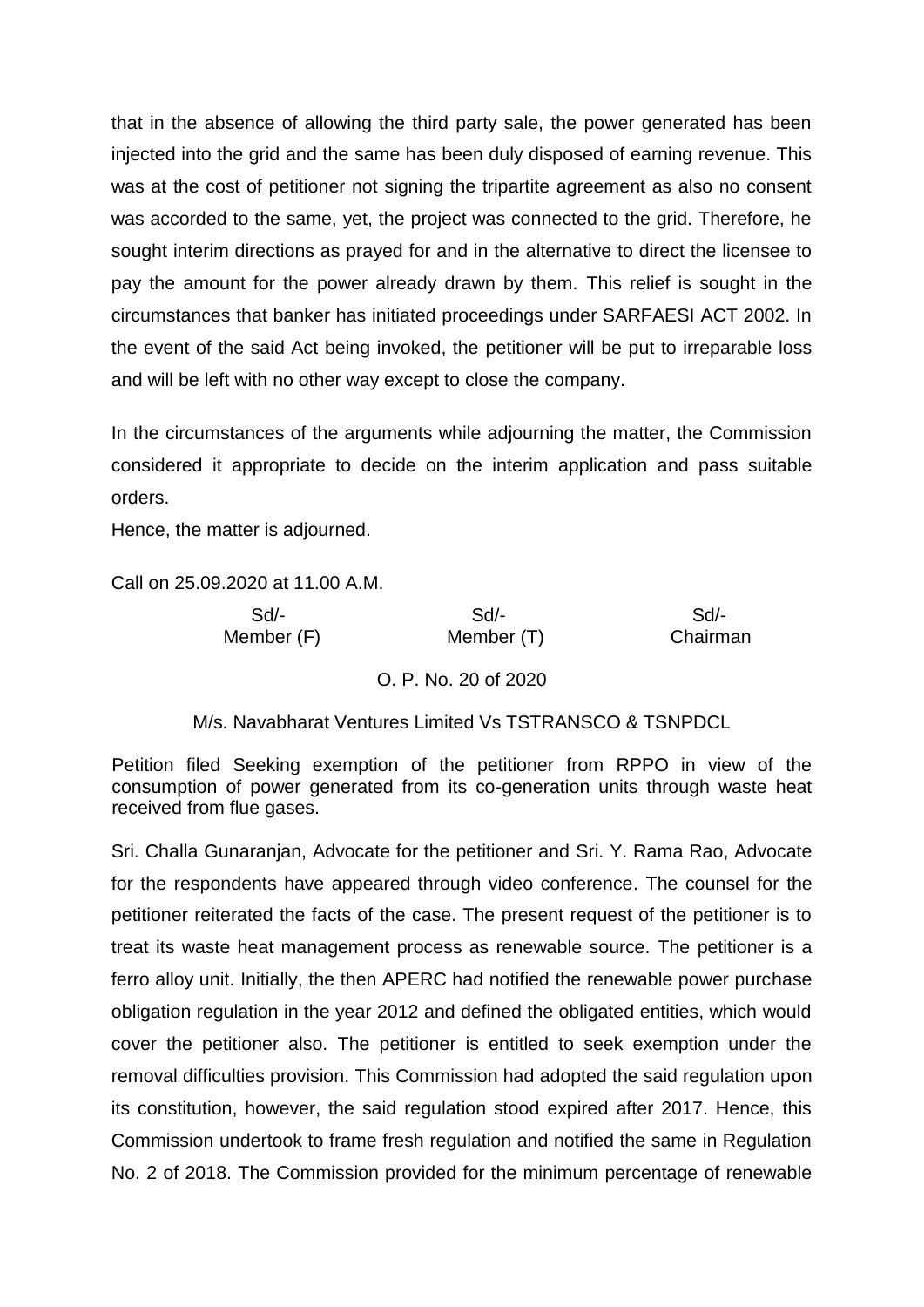energy to be procured by the licensees. In doing so, while defining the obligated entities, did not make a distinction about obligated entities and source of generation in respect of cogeneration.

The counsel for the petitioner sought to rely on the decisions of the Hon'ble Appellate Tribunal for Electricity in the matters of Century Rayon Limited and others with regard to the definition of cogeneration. He also highlighted the directions of the Hon'ble ATE that all the Commissions are required to follow the directions of the Hon'ble ATE. It has also been stated that though the policy made specific definition about cogeneration, yet, the Hon'ble ATE sought to interpret the same in the context of section 86 (1) (e) of the Act, 2003. The petitioner sought to rely on a decision of the present APERC, which had followed the decisions of the Hon'ble ATE and classified certain consuimers as renewable energy source generation entities. It has been held that since the provision is emphatic and clear, policy issued by the government has to be read in conjunction with the provision and therefore, the petitioner is entitled to the relief.

The counsel for the respondents stated that the regulation issued by the Commission is specific and clear without reference to cogeneration. The regulation does not also identify the process, which would constitute a cogeneration plant and therefore, the Commission is bound to follow the definition provided in this statute insofar as cogeneration is concerned. The judgments relied upon by the petitioner were prior to the National Tariff Policy, 2016. The National Tariff Policy, 2016 emphasized that all the entities have to comply with the RPPO and to that extent the Commission had made the regulation, which the petitioner is bound to follow. The petitioner's process cannot be termed as renewable energy source. The Commission may not undertake to give a finding on the process to treat it as renewable source. Decisions of the Hon'ble ATE and decision of the present APERC are not binding to this Commission as they stand on a different footing and contrary to the Act, 2003 as well as the policy notified under the provisions.

The Commission sought to know the process of heat generation and consequential energy production to satisfy itself about the petitioner falling into the definition of cogeneration. The counsel for the petitioner stated the same by drawing attention to the chart placed in the petition regarding the generation of power. He also sought to